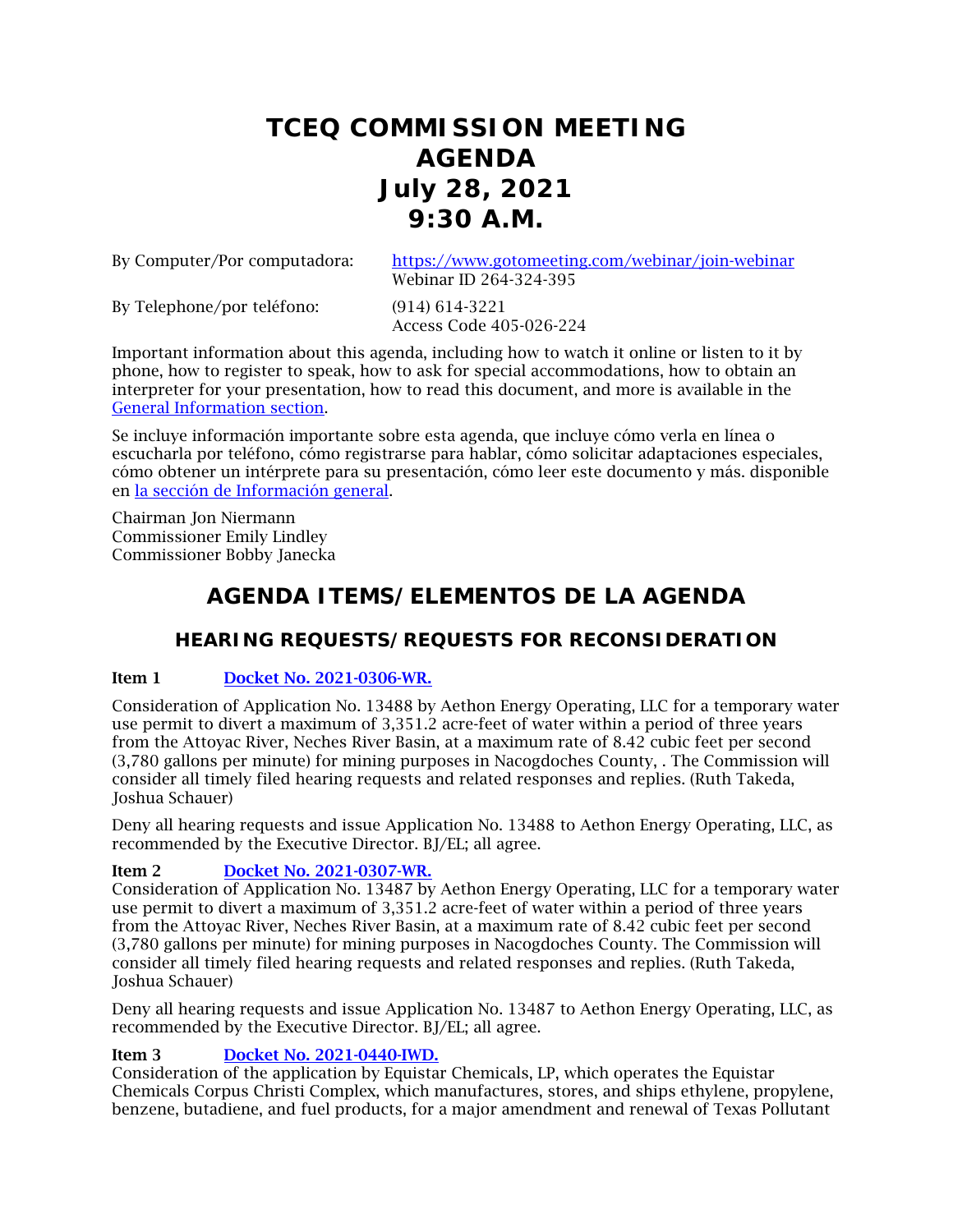Discharge Elimination System (TPDES) Permit No. WQ0002075000 to authorize the installation and operation of a high-rate diffuser for Outfall 001; increase effluent limitations for water quality-based regulated parameters (free cyanide, total copper, and total zinc) at Outfall 001 (final phase based on the aforementioned diffuser); increase the daily maximum limitation for temperature at Outfall 001 (final phase based on the aforementioned diffuser); include a provision to allow for the development and implementation of site-specific minimum analytical levels; authorize the intermittent and flow-variable discharge of construction stormwater via Outfalls 001, 002, and 003; and change the waste-stream listed as "treated utility wastewater" to "utility wastewater" as an authorized waste-stream discharged via Outfall 001. The draft permit authorizes the discharge of treated process wastewater, utility wastewater, treated domestic sewage, treated landfill return water, treated stormwater, and stormwater from construction activities at a daily average flow not to exceed 2,000,000 gallons per day via Outfall 001; and stormwater runoff and stormwater from construction activities on an intermittent and flow-variable basis via Outfalls 002 and 003. The facility is located at 1501 McKinzie Road, approximately two miles south of the intersection of McKinzie Road and State Highway 407 (Leopard Street) near the City of Corpus Christi, in Nueces County, Texas 78410. The Commission will also consider requests for hearing or reconsideration, related responses and replies, public comment, and the Executive Director's response to comments. (Kathy Humphreys, Michael Sunderlin)

Deny all hearing requests; Grant the renewal and major amendment of TPDES Permit No. WQ0002075000 to Equistar Chemicals, LP, as recommended by the Executive Director; and Adopt the Executive Director's Response to Comments. EL/BJ; all agree.

# **SUPERFUND MATTER**

# Item 4 [Docket No. 2021-0635-SPF.](http://www.tceq.texas.gov/assets/public/comm_exec/agendas/comm/backup/Agendas/2021/07-28-2021/0635SPF.pdf)

Consideration of an Administrative Order, as authorized under Subchapter F of the Texas Solid Waste Disposal Act, Tex. Health & Safety Code §§ 361.001-.992, with additional authorities from Subchapters I, K, and L of the Act, for the McBay Oil and Gas state Superfund site, RN105172886. The Order includes the description of the selected remedial action and a determination of responsible parties. The Order also requires the responsible parties to remediate the site. The groundwater at the site is contaminated with semi-volatile compounds, volatile organic compounds, total petroleum hydrocarbons, and residual non-aqueous phase liquids. The proposed remedy for on-site and off-site groundwater is a Plume Management Zone which will control and prevent the use of or exposure to the groundwater. The proposed remedy for groundwater also includes monitoring to ensure plume stability. The site is located on an approximately 20-acre tract on Farm to Market (FM) Road 1272, two miles west of the intersection with FM 2968 (North Olive Street), near Grapeland, Texas, in Houston County. (Terry Andrews, P.G., Marc Sebo)

Adopt the Executive Director's proposed Administrative Order concerning the McBay Oil and Gas state Superfund site. BJ/EL; all agree.

# **TOTAL MAXIMUM DAILY LOAD MATTER**

# Item 5 [Docket No. 2020-0499-TML.](http://www.tceq.texas.gov/assets/public/comm_exec/agendas/comm/backup/Agendas/2021/07-28-2021/0499TML.pdf)

Consideration for adoption of Two Total Maximum Daily Loads (TMDLs) for Indicator Bacteria at Corpus Christi Bay Beaches, Cole Park and Ropes Park, of the Nueces-Rio Grande Coastal Basin, in Nueces County. Notice of a public meeting to receive comments on the draft TMDLs was published in the September 4, 2020 issue of the *Texas Register* (45 TexReg 6262). (Kerry Niemann, Stefanie Skogen) (Project No. 2020-035-TML-NR)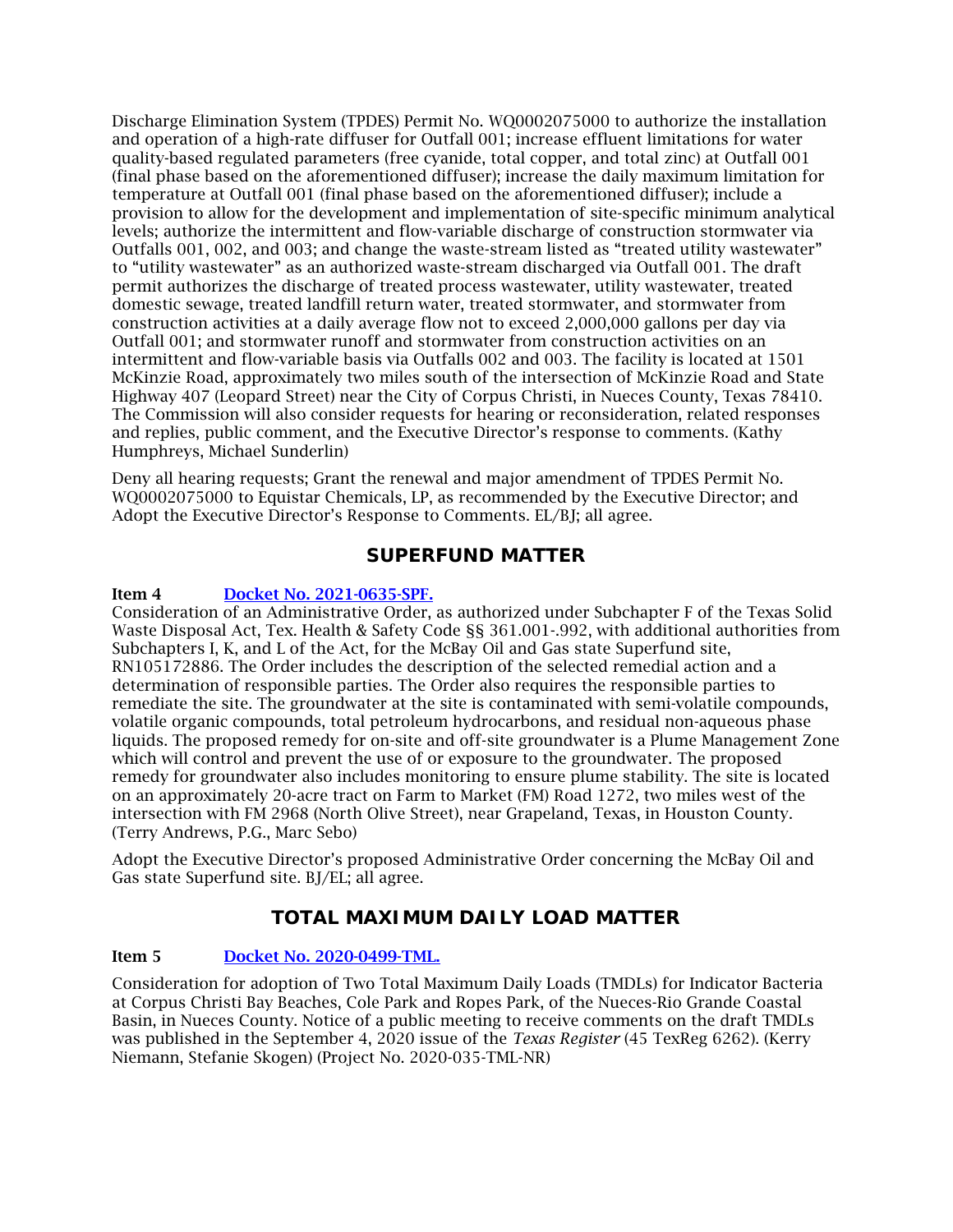Adopt the Two Total Maximum Daily Loads for Indicator Bacteria in Corpus Christi Bay Beaches, Cole Park and Ropes Park, in the Nueces-Rio Grande Coastal Basin, as recommended by the Executive Director. EL/BJ; all agree.

# **AIR QUALITY ENFORCEMENT AGREED ORDERS**

# Item 6 [Docket No. 2020-0963-AIR-E.](http://www.tceq.texas.gov/assets/public/comm_exec/agendas/comm/backup/Agendas/2021/07-28-2021/0963AIR.pdf)

Consideration of an Agreed Order assessing administrative penalties and requiring certain actions of Ascend Performance Materials Texas Inc. in Brazoria County; RN110008216; for air quality violations pursuant to Tex. Health & Safety Code ch. 382, Tex. Water Code ch. 7, and the rules of the Texas Commission on Environmental Quality, including specifically 30 Tex. Admin. Code ch. 60. (Toni Red, Michael Parrish)

Adopt the Agreed Order. EL/BJ; all agree.

Item 7 [Docket No. 2020-0304-AIR-E.](http://www.tceq.texas.gov/assets/public/comm_exec/agendas/comm/backup/Agendas/2021/07-28-2021/0304AIR.pdf)

Consideration of an Agreed Order assessing administrative penalties against BP Amoco Chemical Company in Galveston County; RN102536307; for air quality violations pursuant to Tex. Health & Safety Code ch. 382, Tex. Water Code ch. 7, and the rules of the Texas Commission on Environmental Quality, including specifically 30 Tex. Admin. Code ch. 60. (Amanda Diaz, Michael Parrish)

Adopt the Agreed Order. EL/BJ; all agree.

# Item 8 [Docket No. 2020-0614-AIR-E.](http://www.tceq.texas.gov/assets/public/comm_exec/agendas/comm/backup/Agendas/2021/07-28-2021/0614AIR.pdf)

Consideration of an Agreed Order assessing administrative penalties against LoneStar Fiberglass Components of Texas, LLC in Guadalupe County; RN104314273; for air quality violations pursuant to Tex. Health & Safety Code ch. 382, Tex. Water Code ch. 7, and the rules of the Texas Commission on Environmental Quality, including specifically 30 Tex. Admin. Code ch. 60. (Yuliya Dunaway, Michael Parrish)

Adopt the Agreed Order. EL/BJ; all agree.

# **INDUSTRIAL HAZARDOUS WASTE ENFORCEMENT AGREED ORDER**

# Item 9 [Docket No. 2020-0112-IHW-E.](http://www.tceq.texas.gov/assets/public/comm_exec/agendas/comm/backup/Agendas/2021/07-28-2021/0112IHW.pdf)

Consideration of an Agreed Order assessing administrative penalties against JACAM Chemicals 2013, LLC dba JACAM Southwest in Sutton County; RN107788721; for industrial and hazardous waste violations pursuant to Tex. Health & Safety Code ch. 361, Tex. Water Code ch. 7, and the rules of the Texas Commission on Environmental Quality, including specifically 30 Tex. Admin. Code ch. 60. (Ken Moller, Michael Parrish)

Adopt the Agreed Order. EL/BJ; all agree.

# **INDUSTRIAL HAZARDOUS WASTE ENFORCEMENT DEFAULT ORDER**

# Item 10 [Docket No. 2020-0527-IHW-E.](http://www.tceq.texas.gov/assets/public/comm_exec/agendas/comm/backup/Agendas/2021/07-28-2021/0527IHW.pdf)

Consideration of a Default Order assessing administrative penalties against and requiring certain actions of TFW Industrial Supply & CNC Machine, LLC in Johnson County; RN110835048; for industrial solid and/or hazardous waste violations pursuant to Tex. Water Code ch. 7, Tex. Health & Safety Code ch. 361, and the rules of the Texas Commission on Environmental Quality, including specifically 30 Tex. Admin. Code ch. 60. (Taylor Pearson, Elisa Guerra)

Adopt the Default Order. EL/BJ; all agree.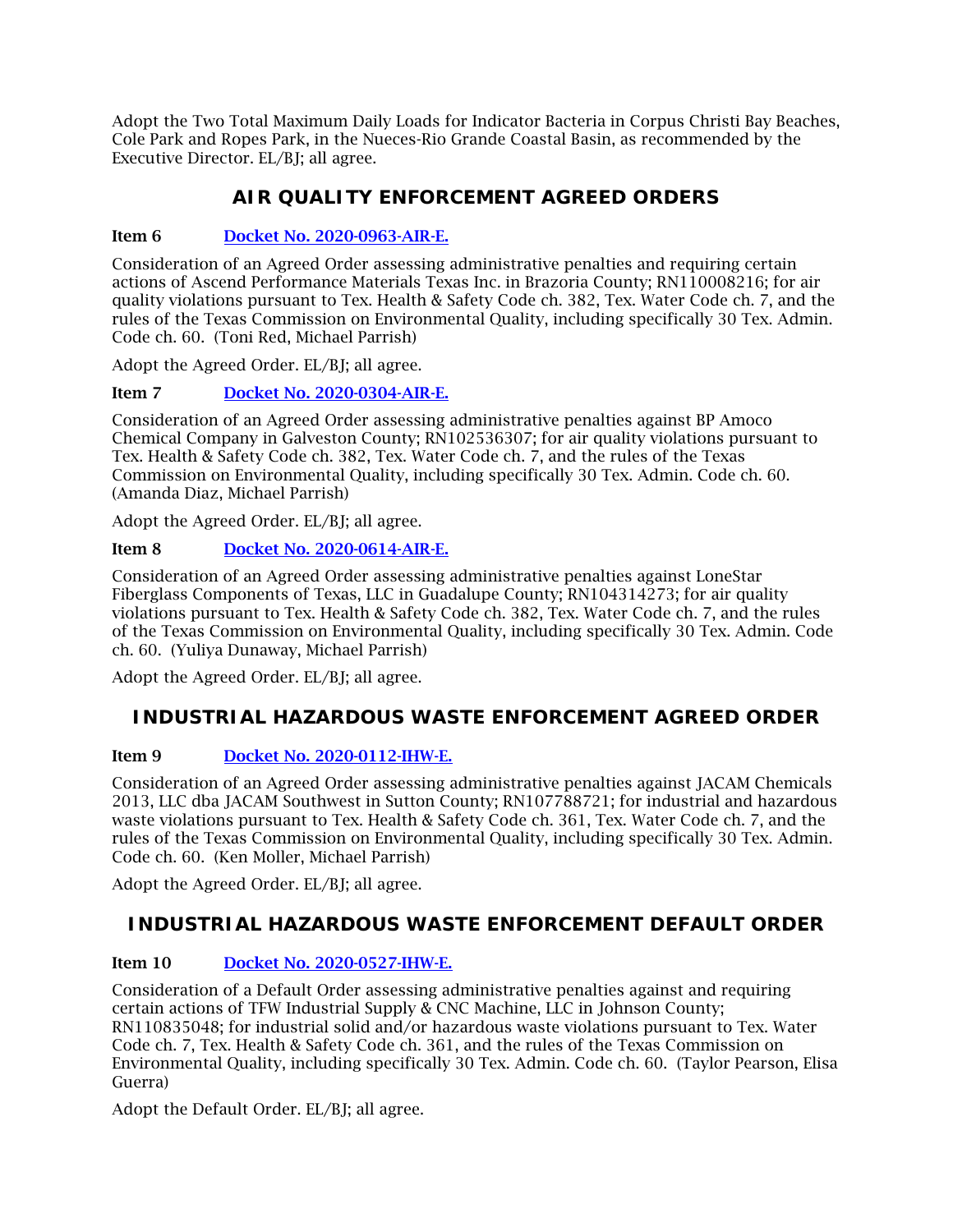# **INDUSTRIAL WASTE DISCHARGE ENFORCEMENT AGREED ORDER**

# Item 11 [Docket No. 2020-0425-IWD-E.](http://www.tceq.texas.gov/assets/public/comm_exec/agendas/comm/backup/Agendas/2021/07-28-2021/0425IWD.pdf)

Consideration of an Agreed Order assessing administrative penalties against KIMBERLY-CLARK CORPORATION in Lamar County; RN102177912; for water quality violations pursuant to Tex. Water Code chs. 7 and 26 and the rules of the Texas Commission on Environmental Quality, including specifically 30 Tex. Admin. Code ch. 60. (Steven Van Landingham, Michael Parrish)

Adopt the Agreed Order. EL/BJ; all agree.

# **MUNICIPAL WASTE DISCHARGE ENFORCEMENT AGREED ORDERS**

# Item 12 [Docket No. 2020-0139-MWD-E.](http://www.tceq.texas.gov/assets/public/comm_exec/agendas/comm/backup/Agendas/2021/07-28-2021/0139MWD.pdf)

Consideration of an Agreed Order assessing administrative penalties and requiring certain actions of the City of Sugar Land in Fort Bend County; RN102097284; for water quality violations pursuant to Tex. Water Code chs. 7 and 26 and the rules of the Texas Commission on Environmental Quality, including specifically 30 Tex. Admin. Code ch. 60. (Katelyn Tubbs, Michael Parrish)

Adopt the Agreed Order. EL/BJ; all agree.

# Item 13 [Docket No. 2019-1764-MWD-E](http://www.tceq.texas.gov/assets/public/comm_exec/agendas/comm/backup/Agendas/2021/07-28-2021/1764MWD.pdf)[.](http://www.tceq.texas.gov/assets/public/comm_exec/agendas/comm/backup/Agendas/2021/07-28-2021/1764MWD.pdf)

Consideration of an Agreed Order assessing administrative penalties and requiring certain actions of the City of Deer Park in Harris County; RN101719839; for water quality violations pursuant to Tex. Water Code chs. 7 and 26 and the rules of the Texas Commission on Environmental Quality, including specifically 30 Tex. Admin. Code ch. 60. (Katelyn Tubbs, Michael Parrish)

Adopt the Agreed Order. EL/BI: all agree.

# **PUBLIC WATER SUPPLY ENFORCEMENT AGREED ORDER**

# Item 14 [Docket No. 2020-0946-PWS-E.](http://www.tceq.texas.gov/assets/public/comm_exec/agendas/comm/backup/Agendas/2021/07-28-2021/0946PWS.pdf)

Consideration of an Agreed Order assessing administrative penalties and requiring certain actions of Debbie Sharp dba Chipper Point Apartments and Ronnie W. Sharp dba Chipper Point Apartments in Lubbock County; RN105068431; for public drinking water violations pursuant to Tex. Health & Safety Code ch. 341 and the rules of the Texas Commission on Environmental Quality. (Ryan Byer, Michael Parrish)

Adopt the Agreed Order. EL/BJ; all agree.

# **PUBLIC WATER SUPPLY ENFORCEMENT DEFAULT ORDERS**

# Item 15 [Docket No. 2019-0273-PWS-E.](http://www.tceq.texas.gov/assets/public/comm_exec/agendas/comm/backup/Agendas/2021/07-28-2021/0273PWS.pdf)

Consideration of a Default Order assessing administrative penalties against and requiring certain actions of Ell A. Kramer, Cinda L. Kramer Usener, and Gary W. Kramer, trustees of Ell Kramer Living Trust in Kerr County; RN109916817; for public drinking water violations pursuant to Tex. Health & Safety Code ch. 341 and the rules of the Texas Commission on Environmental Quality. (John S. Merculief II, Elisa Guerra)

Adopt the Default Order. EL/BJ; all agree.

Item 16 [Docket No. 2019-1098-PWS-E.](http://www.tceq.texas.gov/assets/public/comm_exec/agendas/comm/backup/Agendas/2021/07-28-2021/1098PWS.pdf)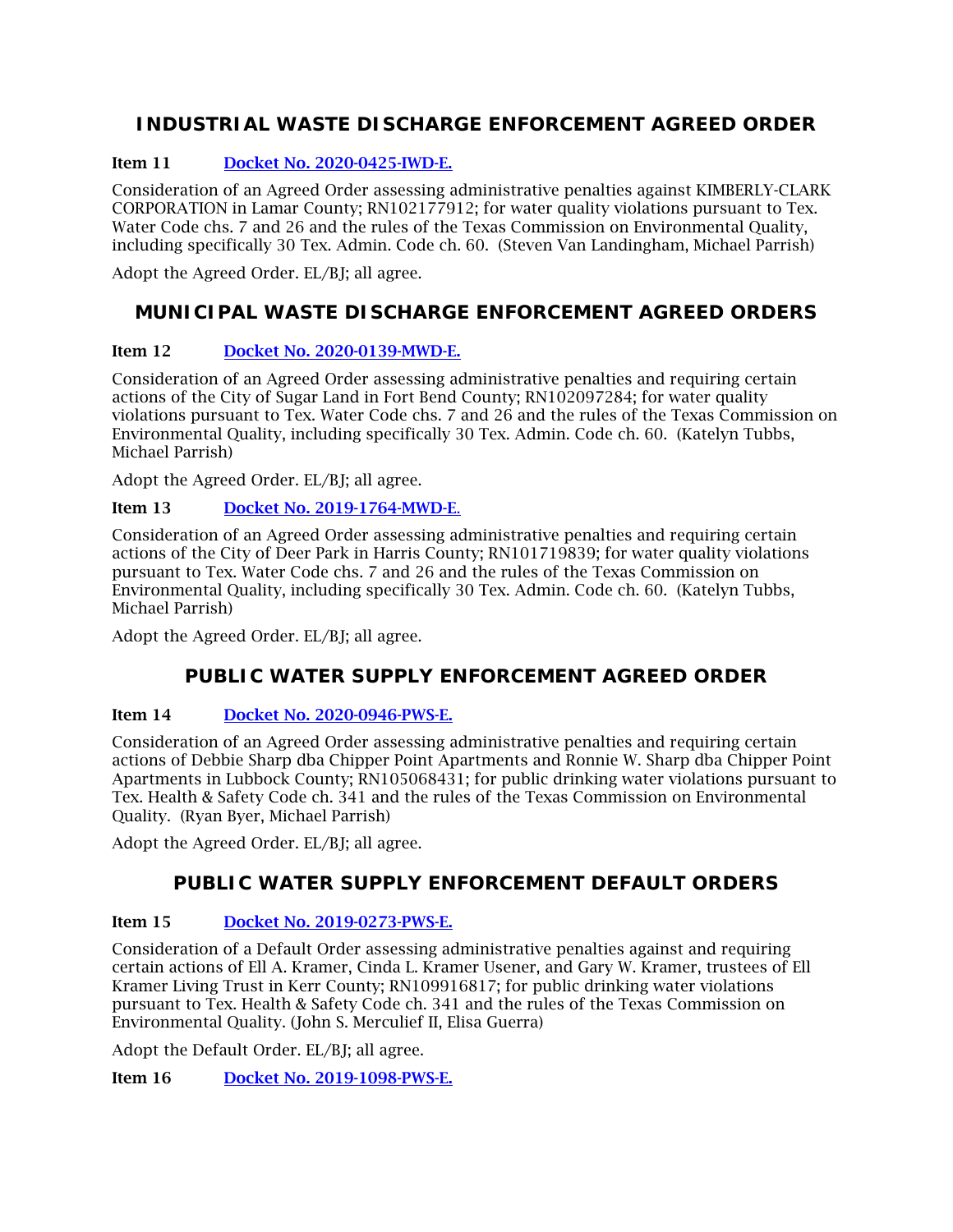Consideration of a Default Order assessing administrative penalties against and requiring certain actions of KOUNTRY RENTALS LLC in Jefferson County; RN110493772; for public drinking water violations pursuant to Tex. Health & Safety Code ch. 341 and the rules of the Texas Commission on Environmental Quality. (John S. Merculief II, Elisa Guerra)

Adopt the Default Order. EL/BJ; all agree.

# **WASTE DISPOSAL WELL ENFORCEMENT AGREED ORDER**

# Item 17 [Docket No. 2019-1476-WDW-E](http://www.tceq.texas.gov/assets/public/comm_exec/agendas/comm/backup/Agendas/2021/07-28-2021/1476WDW.pdf)

Consideration of an Agreed Order assessing administrative penalties against Solvay Specialty Polymers USA, L.L.C. in Hutchinson County; RN107829640 and RN110737921; for waste disposal well violations pursuant to Tex. Health & Safety Code ch. 361, Tex. Water Code chs. 7 and 27, and the rules of the Texas Commission on Environmental Quality, including specifically 30 Tex. Admin. Code ch. 60. (Stephanie McCurley, Michael Parrish)

Adopt the Agreed Order. EL/BJ; all agree.

# **WATER QUALITY ENFORCEMENT AGREED ORDER**

#### Item 18 [Docket No. 2020-0829-WQ-E.](http://www.tceq.texas.gov/assets/public/comm_exec/agendas/comm/backup/Agendas/2021/07-28-2021/0829WQ.pdf)

Consideration of an Agreed Order assessing administrative penalties against Holiday Acres Victoria Property, LLC in Victoria County; RN109837690; for water quality violations pursuant to Tex. Water Code chs. 7 and 26 and the rules of the Texas Commission on Environmental Quality, including specifically 30 Tex. Admin. Code ch. 60. (Stephanie Frederick, Michael Parrish)

Adopt the Agreed Order. EL/BJ; all agree.

# **MONTHLY ENFORCEMENT REPORT**

#### Item 19 [Docket No. 2021-0099-MIS.](http://www.tceq.texas.gov/assets/public/comm_exec/agendas/comm/backup/Agendas/2021/07-28-2021/0099MIS.pdf)

Consideration of the Texas Commission on Environmental Quality Monthly Enforcement Report, submitted for discussion in accordance with Texas Water Code § 7.003. (Susan M. Jablonski, P.E., Melissa Cordell)

No action taken.

# **MONTHLY PUBLIC WATER SYSTEM REPORT**

#### Item 20 Docket No. 2021-0309-MIS.

Consideration of agency post-incident response actions related to the February 2021 severe winter storm, including plans to evaluate factors that impacted public water system response and recovery actions.

No action taken.

# **EXECUTIVE MEETING**

#### Item 21 Docket No. 2021-0001-EXE.

The Commission will conduct a closed meeting to receive legal advice from its attorney(s) and will discuss pending or contemplated litigation, and/or settlement offers, as permitted by Section 551.071 of the Texas Open Meetings Act, Chapter 551 of the Texas Government Code.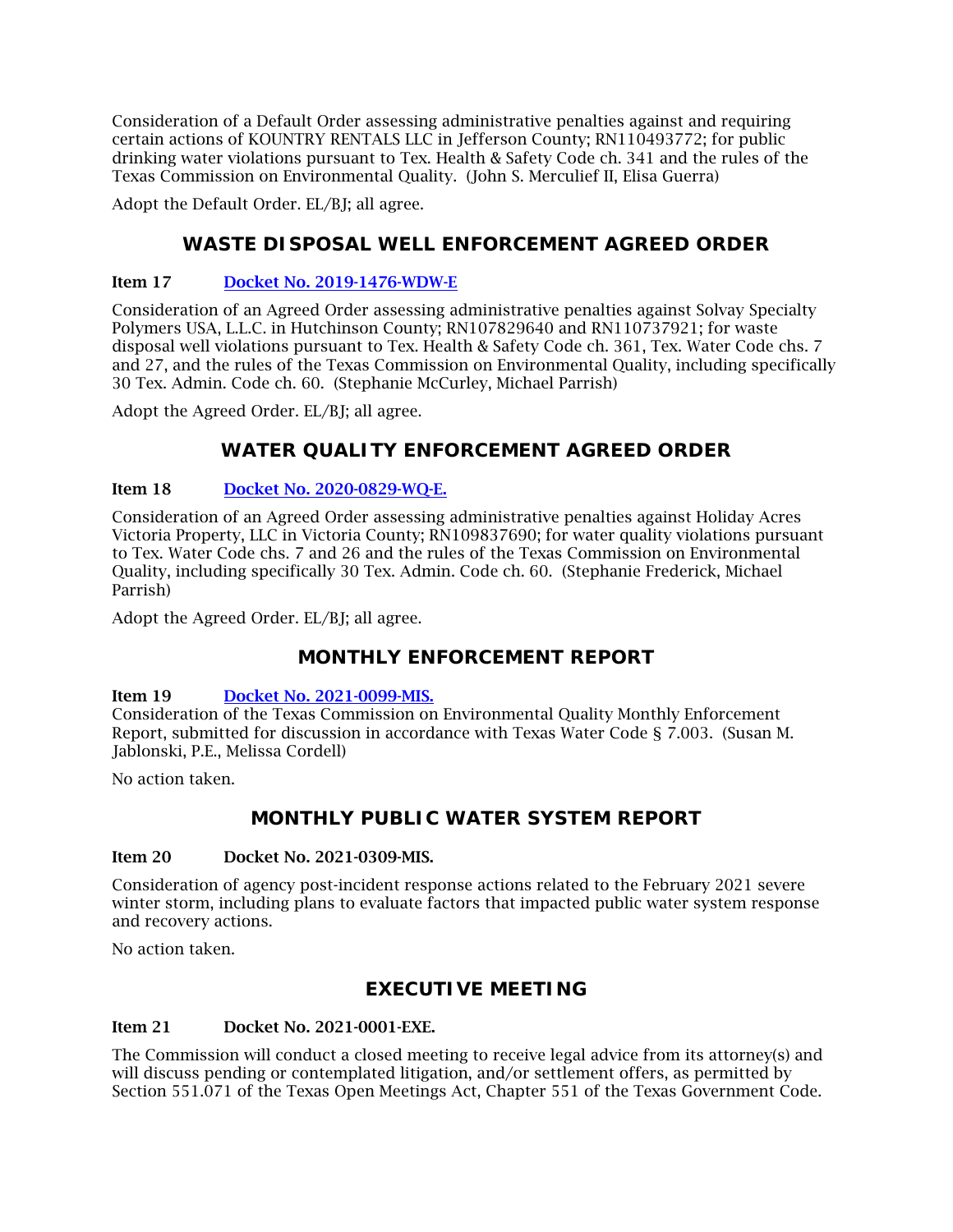The Commission may also meet in open meeting to take action on this matter as required by Section 551.102 of the Texas Open Meetings Act, Chapter 551 of the Texas Government Code.

The Commission did not meet in Executive Session.

# Item 22 Docket No. 2021-0002-EXE.

The Commission will conduct a closed meeting to deliberate the appointment, employment, evaluation, reassignment, duties, discipline, or dismissal of the Commission's Executive Director, General Counsel, Chief Clerk, Public Interest Counsel, or Chief Auditor as permitted by Section 551.074 of the Texas Open Meetings Act, Chapter 551 of the Texas Government Code. The Commission may also meet in open meeting to take action on this matter as required by Section 551.102 of the Texas Open Meetings Act, Chapter 551 of the Texas Government Code.

The Commission did not meet in Executive Session.

# Item 23 Docket No. 2021-0003-EXE.

The Commission will conduct a closed meeting to discuss the employment, evaluation, reassignment, duties, discipline or dismissal of a specific Commission employee(s) as permitted by Section 551.074 of the Texas Open Meetings Act, Chapter 551 of the Texas Government Code. The Commission may also meet in open meeting to take action on this matter as required by Section 551.102 of the Texas Open Meetings Act, Chapter 551 of the Texas Government Code.

The Commission did not meet in Executive Session.

# Item 24 Docket No. 2021-0004-EXE.

The Commission will conduct a closed meeting to discuss their duties, roles, and responsibilities as Commissioners of the TCEQ pursuant to Section 551.074 of the Texas Open Meetings Act, Chapter 551 of the Texas Government Code. The Commission may also meet in open meeting to take action on this matter as required by Section 551.102 of the Texas Open Meetings Act, Chapter 551 of the Texas Government Code.

<span id="page-5-0"></span>The Commission did not meet in Executive Session.

# **GENERAL INFORMATION/LA INFORMACIÓN GENERAL**

# **How to watch or listen to the meeting**

Members of the public may listen to the meeting telephonically by calling, toll-free, (914) 614- 3221 entering Access Code 405-026-224. The public may also view live TCEQ meetings on the TCEQ YouTube Channel at no cost at:

[https://www.tceq.texas.gov/agency/decisions/agendas/webcasts.html.](https://www.tceq.texas.gov/agency/decisions/agendas/webcasts.html)

# **Cómo ver o escuchar la reunion**

Los miembros del público pueden escuchar la reunión por teléfono llamando sin cargo al (914) 614-3221 e ingresando el código de acceso 405-026-224. El público también puede ver las reuniones de la TCEQ en vivo en el canal de YouTube de la TCEQ sin costo en: [https://www.tceq.texas.gov/agency/decisions/agendas/webcasts.html.](https://www.tceq.texas.gov/agency/decisions/agendas/webcasts.html)

# **How to register and to address the Commission at the meeting**

Members of the public who would like to address the Commission on an item for which the Commission is accepting comment, must register as indicated below and access the meeting via webcast by navigating to:<https://www.gotomeeting.com/webinar/join-webinar> and entering Webinar ID 264-324-395. Those without internet access may call (512) 239-3313 before the meeting begins for assistance in accessing the meeting telephonically.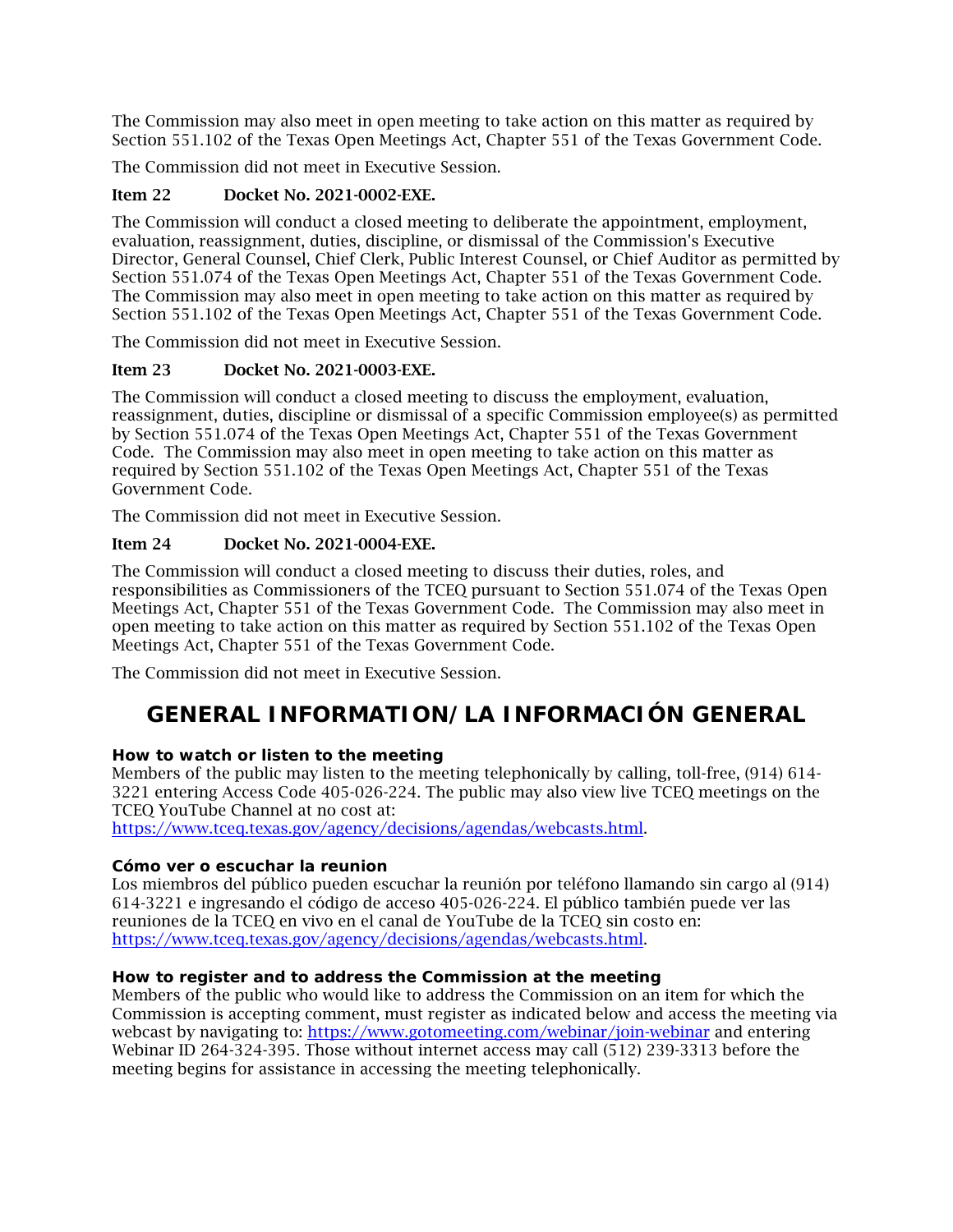To register, you may provide information via the Public Participation Form at: [https://www.tceq.texas.gov/assets/public/comm\\_exec/agendas/comm/AgendaRegistrationFor](https://www.tceq.texas.gov/assets/public/comm_exec/agendas/comm/AgendaRegistrationForm.docx) [m.docx.](https://www.tceq.texas.gov/assets/public/comm_exec/agendas/comm/AgendaRegistrationForm.docx) If you have challenges with the Public Participation Form, you may call (512) 239-3313 or email agenda@tceq.texas.gov and provide the following information: 1. Agenda item number; 2. Name; 3. Affiliation; 4. Address; 5. Phone number; 6. Whom you represent (self or company/client); and 7. Whether you wish to address the Commission, are available for questions from the Commission, or would like to be noted as present for the record.

Registration for Agenda will conclude at 9:30 a.m. Late registration could result in your missing the opportunity to comment on your item. Please note that the Commissioners may discuss or consider posted items in an order other than the order posted.

#### **Cómo registrarse y dirigirse a la Comisión en la reunion**

Los miembros del público que deseen dirigirse a la Comisión sobre un tema sobre el cual la Comisión está aceptando comentarios, deben registrarse como se indica a continuación y acceder a la reunión a través de un webcast navegando a:

<https://www.gotomeeting.com/webinar/join-webinar> e ingresando el ID del seminario web 264- 324-395. Aquellos sin acceso a Internet pueden llamar al (512) 239-3313 antes de que comience la reunión para recibir ayuda para acceder a la reunión por teléfono.

Para registrarse, puede proporcionar información a través del Formulario de participación pública en:

[https://www.tceq.texas.gov/assets/public/comm\\_exec/agendas/comm/AgendaRegistrationFor](https://www.tceq.texas.gov/assets/public/comm_exec/agendas/comm/AgendaRegistrationForm.docx) [m.docx.](https://www.tceq.texas.gov/assets/public/comm_exec/agendas/comm/AgendaRegistrationForm.docx) Si tiene problemas con el Formulario de participación pública, puede llamar al (512) 239-3313 o enviar un correo electrónico a agenda@tceq.texas.gov y proporcionar la siguiente información: 1. Número de artículo de la agenda; 2. Nombre; 3. Afiliación; 4. Dirección; 5. Número de teléfono; 6. a quién representa (usted mismo o empresa / cliente); y 7. si desea dirigirse a la Comisión, si está disponible para las preguntas de la Comisión o si desea que se le anote como presente para que conste en acta.

El registro para la Agenda concluirá a las 9:30 a.m. El registro tardío podría resultar en que pierda la oportunidad de comentar sobre su artículo. Tenga en cuenta que los Comisionados pueden discutir o considerar los artículos publicados en un orden diferente al pedido publicado.

# **How to ask for accommodations**

Persons with disabilities who may plan to attend the TCEQ Agenda and who may need auxiliary aids or services such as interpreters for persons who are deaf or hearing impaired, readers, large print, or braille are requested to contact the Office of the Chief Clerk at (512) 239-3300 at least five (5) work days prior to the Agenda, so that appropriate arrangements can be made.

#### **Cómo solicitar adaptaciones**

Se solicita a las personas con discapacidades que planeen asistir a la Agenda de la TCEQ y que puedan necesitar ayudas o servicios auxiliares, como intérpretes para personas sordas o con problemas de audición, lectores, letra grande o braille, que se comuniquen con la Oficina del Secretario en Jefe al (512) 239-3300 al menos cinco (5) días hábiles antes de la agenda, para que se puedan hacer los arreglos apropiados.

#### **How to ask for an interpreter**

Persons who desire the assistance of an interpreter in conjunction with their oral presentation at this TCEQ Agenda are requested to contact the Office of Chief Clerk at (512) 239-3300 at least five (5) work days prior to the Agenda so that appropriate arrangements may be made.

#### **Cómo pedir un intérprete**

Se solicita a las personas que deseen la asistencia de un intérprete junto con su presentación oral en esta Agenda de la TCEQ que se comuniquen con la Oficina del Secretario en Jefe al (512)